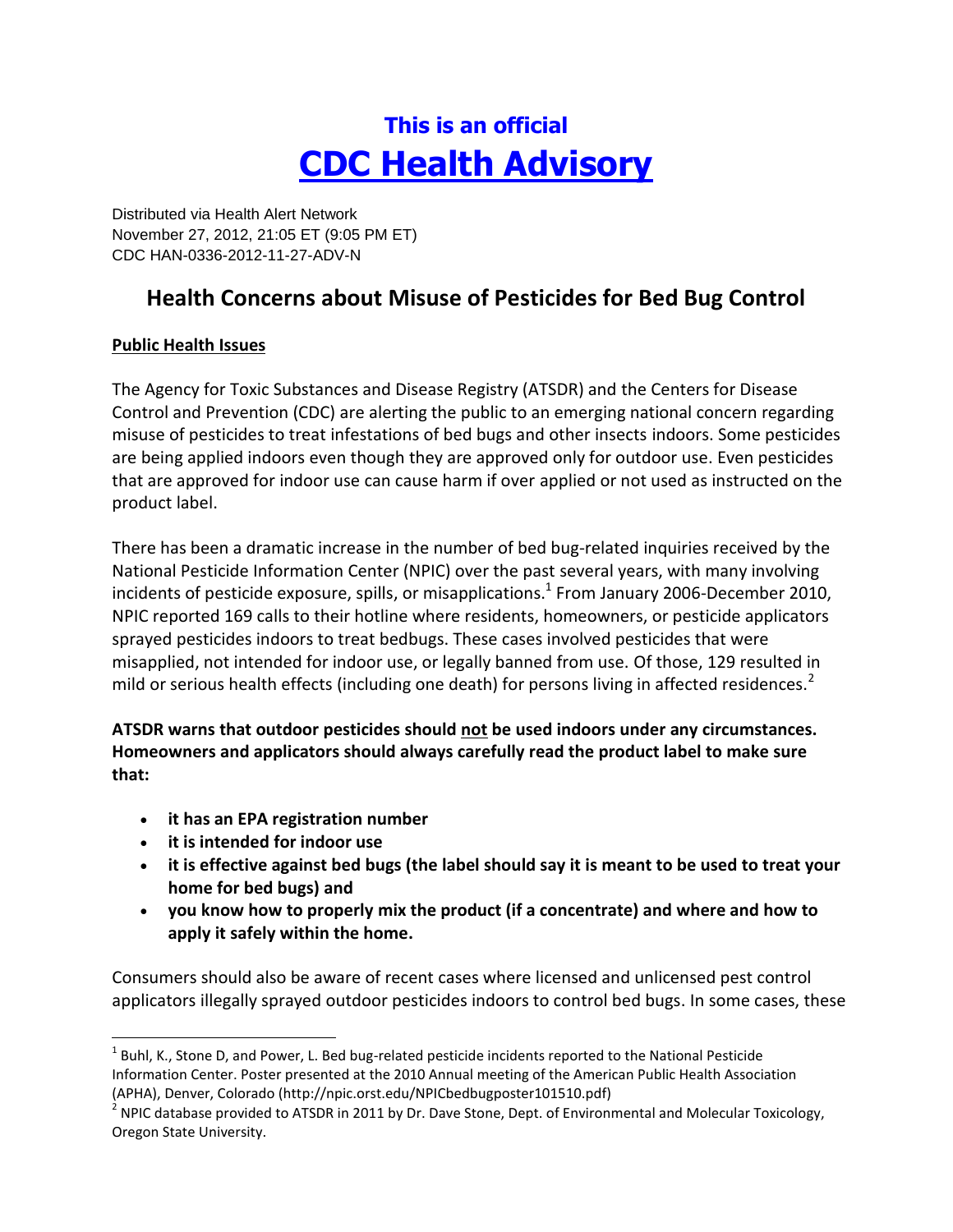pesticides were found at levels that harmed or could have harmed people's health. In some cases, residents were relocated until their homes could be decontaminated.

# **Background**

This issue first came to ATSDR's attention when a misapplication of a chemical to treat a bed bug infestation occurred in a residential building in Ohio. A pest control applicator hired by the building owner sprayed the interior of 2 occupied apartments with a pesticide intended only for outdoor use. These illegal applications were made five times over 72 hours and included spraying of ceilings, floors, and even beds and a crib mattress. The occupants included a family with small children, who displayed health symptoms typical of pesticide poisoning, including headache, nausea, vomiting, diarrhea, dizziness, and muscle tremors. The families were evaluated and treated at a local hospital. The homes were evacuated and families relocated. The families lost furniture, electronics, clothing, linens, toys, and other personal items that were grossly contaminated. A review of this case and other cases of acute illness related to exposure to insecticides used for bed bug control was recently published in Morbidity and Mortality Weekly Report<sup>3</sup>.

Even pesticides that are approved for indoor use can cause harm if over applied or not used according to the label directions. Like the incident in Ohio, these situations can also result in the loss of personal items, the need to replace contaminated building materials, and expensive cleanups. For example, a mother with a young family contacted NPIC and reported a number of serious health effects her husband, her children, and she experienced from pesticide exposure. A pest control applicator hired by their landlord had applied multiple pesticides seven times over a five-month period. The infestation was later determined not to be bed bugs. Before moving out of the contaminated home, the family members (ranging in ages from 1-32 years) experienced neurological symptoms (such as headaches, dizziness, nausea, visual disturbances, numbness in the face and limbs, muscle tremors, etc.), abdominal pain, and cardiopulmonary symptoms (chest tightness, heart palpitations, and chest pain). Documented in another call was a mother who contacted NPIC describing her infant who developed vomiting and diarrhea after being placed on a mattress treated with an undiluted indoor insecticide. Other bed bug related calls to NPIC describe similar complaints where the caller or the caller's family members experienced headaches, dizziness, nausea, vomiting, tremors, etc., from indoor pesticides being misapplied (often over applied).

# **How might pesticide exposure affect children?**

It is particularly dangerous to allow children to reoccupy a home that has had a recent pesticide treatment where surfaces are still wet, or where they can come in direct contact with pesticide dusts. Children can put objects that have pesticide residues on them in their mouths, and generally put their hands in their mouths and touch their faces more often than adults. They also breathe a greater volume of air per body weight than adults. Thus, the behavior and physical characteristics of children can lead to higher exposures than adults.

 3 http://www.cdc.gov/mmwr/preview/mmwrhtml/mm6037a1.htm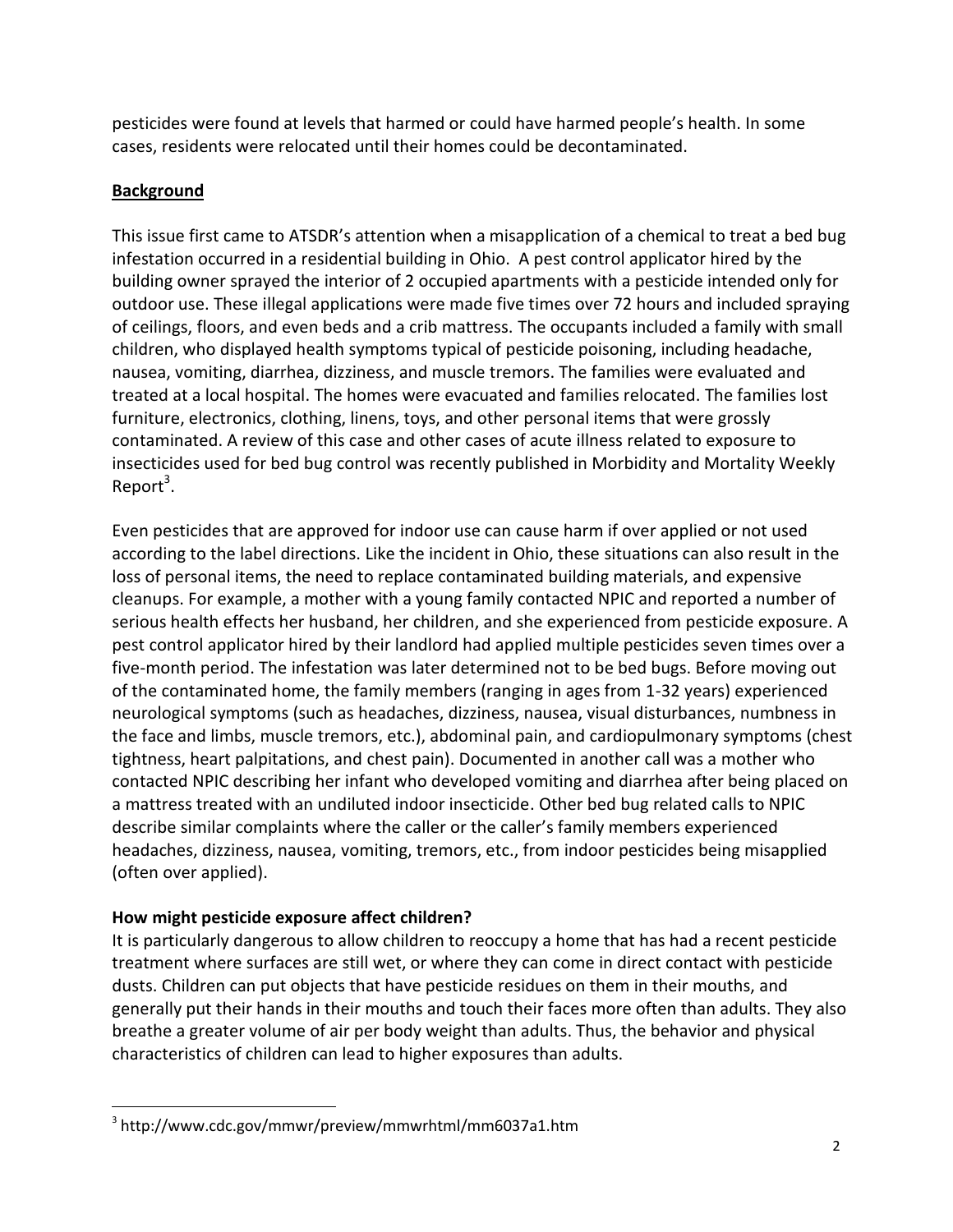### **Do pesticide products affect the health of animals?**

Exposed animals may have the same health effects as people. **Illness in pets after a pest control application is sometimes a first warning that pesticides have been misused or over applied**. Because of their small body weights, exposed pets may show signs of pesticide poisoning quickly. Cats and dogs may be exposed to pesticides when they come in contact with contaminated surfaces such as floors.

### **Preventing Exposure to Pesticides**

**1. Make sure you are treating the right pest.** Many pests look alike. Before using any pesticides, confirm that your infestation is actually from bed bugs. Some products are specific to an insect, and won't work if used on any other insect. Depending on the lifecycle stage in which they are found, bed bugs can resemble bat bugs, poultry bugs, carpet beetles, and barn swallow bugs. Ticks can also be mistaken for bed bugs. Bed bugs are small parasitic insects. Adult bed bugs are reddish-brown, have flat bodies, are the shape and size of an apple seed, and do not have wings. Signs of bed bugs in your home include bites on the skin resembling a rash, small spots of blood on bed sheets or clothing, brown fecal stains on linens or furniture, staining on ceilings or walls, and finding molts (cast off skins) in the home. For help making sure your pests are bed bugs, you can contact an entomologist (insect expert) at many county extension services. Follow the link below to find your local extension service:<http://www.csrees.usda.gov/Extension/index.html>

**2. Do not use pesticides indoors if they are intended for outdoor use.** The label on the product will tell you whether it can be used indoors. Using outdoor pesticides indoors can hurt your family's health, contaminate your home, result in the loss of your belongings if they become contaminated, and cost thousands of dollars to clean up your house to make it safe to reoccupy.

# **3. Use a pest control expert if you hire someone to treat your home for a pest problem.**

Treating bed bugs is very challenging. If you choose to hire someone to treat your home, an experienced pest management professional can help you treat the infestation effectively. A pest management professional should thoroughly inspect your residence, and provide instructions for preparation and cleaning. They should use a combination of practices based on specific information about the pest's life cycle and habitat needs. This includes non-chemical methods along with limited and targeted pesticide use only as needed. In most cases, chemicals alone will not eliminate pests. When hiring a pest management professional, ask about the specific steps they take to treat infestations.

When you hire someone to control bed bugs or any other pest, make sure they are currently licensed and certified to apply pesticides. Ask to see the certification. Ask for the brand name of the pesticide and the name of the product's active ingredient in case you or a member of your family gets sick from exposure to the product. Read the label of the product the pest control applicator is planning to use to make sure it is for indoor use.

Check with your state pesticide agency to find out about certification and training requirements http://aspcro.org/?q=control-officials</u>. They may also be able to help you find a certified pest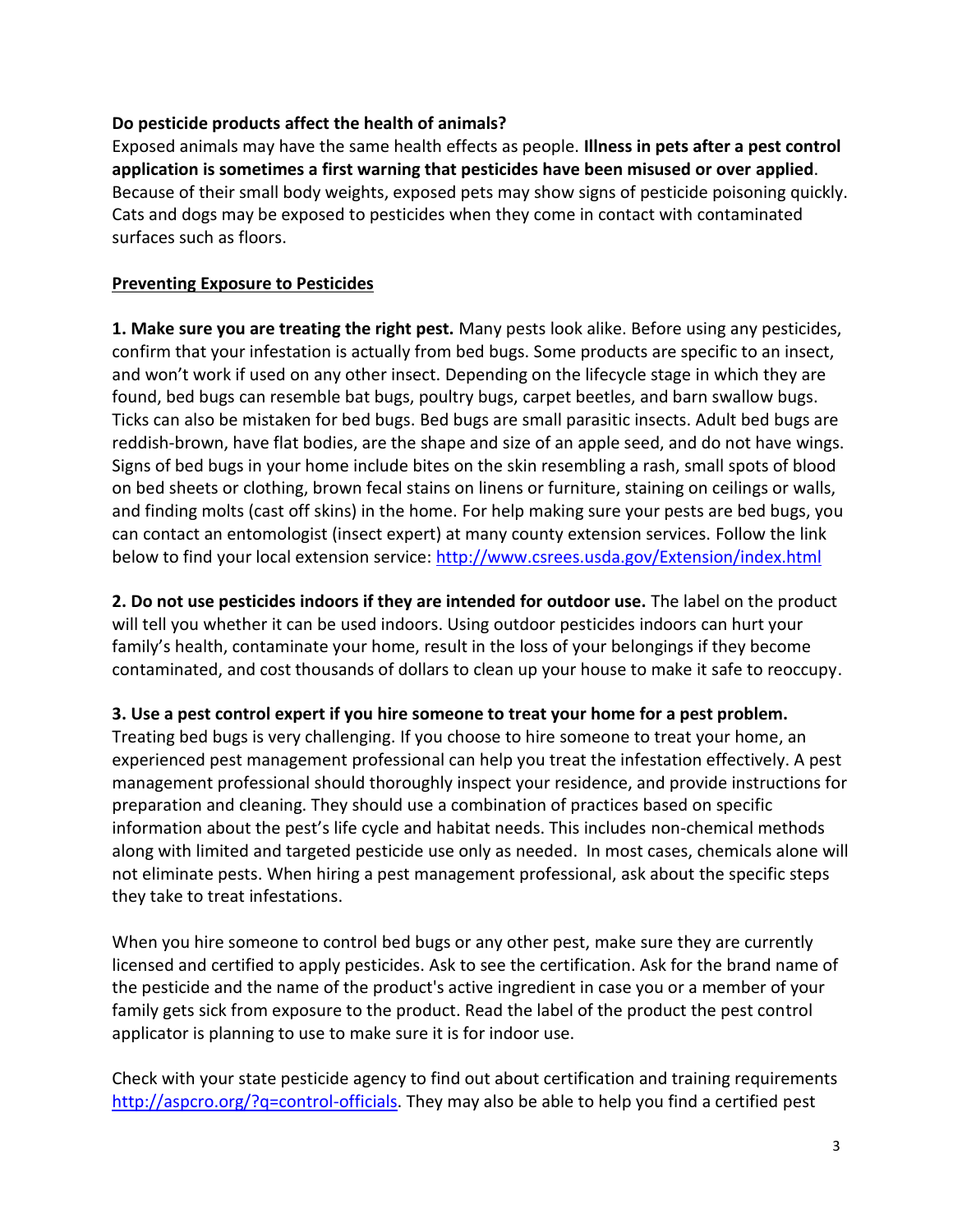control applicator in your area.

# **4. If you buy over-the-counter pesticide products to apply yourself, be sure**

- the product is in unopened, original pesticide containers
- the containers are labeled, and
- the containers have an EPA registration number.

If you feel you have been overexposed to a pesticide or feel sick after a pesticide has been used in your home, consult your doctor or a poison control center (1-800-222-1222) immediately.

**5. ALWAYS FOLLOW THE INSTRUCTIONS ON THE PRODUCT LABEL.** The label will tell you which bugs the product will kill, how to mix the product, and where and how to apply the product. Do not apply pesticides repeatedly or in excess of label directions - more is not better and may be unsafe for your family. Do not apply pesticides to beds or furniture unless the label allows it. Not following the label instructions can harm the health of your family, your pets, or you and can result in contamination of your home that can be expensive and time consuming to clean up. Do not use other household chemicals such as kerosene, rubbing alcohol, or bleach for pest control. They can cause negative health effects, fire, or explosions.

# **Treating an infestation: Integrated Pest Management (IPM)**

# **How can bed bugs be treated safely?**

Like lice infestations, bed bugs are best treated using a combination of practices, such as inspection, monitoring, reducing clutter, using physical barriers, and carefully applying pesticides if needed. This type of comprehensive pest control strategy is called "integrated pest management" (IPM). This approach includes vigilant activities by homeowners and renters, such as:

- checking luggage and clothes when returning from a trip or buying second hand clothing, mattresses, or furniture;
- thoroughly inspecting infested areas and the surrounding living space;
- reducing clutter where bed bugs can hide;
- installing encasements on box springs, mattresses and pillows, and using interceptors under bed posts and furniture legs;
- aggressively cleaning infested areas and clothing, in conjunction with professional heat/steam or cold treatments of baseboards and other belongings;
- carefully using pesticides approved for indoor use on bed bugs (see <http://cfpub.epa.gov/oppref/bedbug/> for a list of EPA-approved pesticides), or hiring pest management professional.

There is no federal certification program for IPM pest control professionals, and some professionals practice IPM without specific certification, but two non-profit organizations do have certification programs. To learn more about their programs or to find a pesticide control applicator in your area, visit<http://greenshieldcertified.org/> or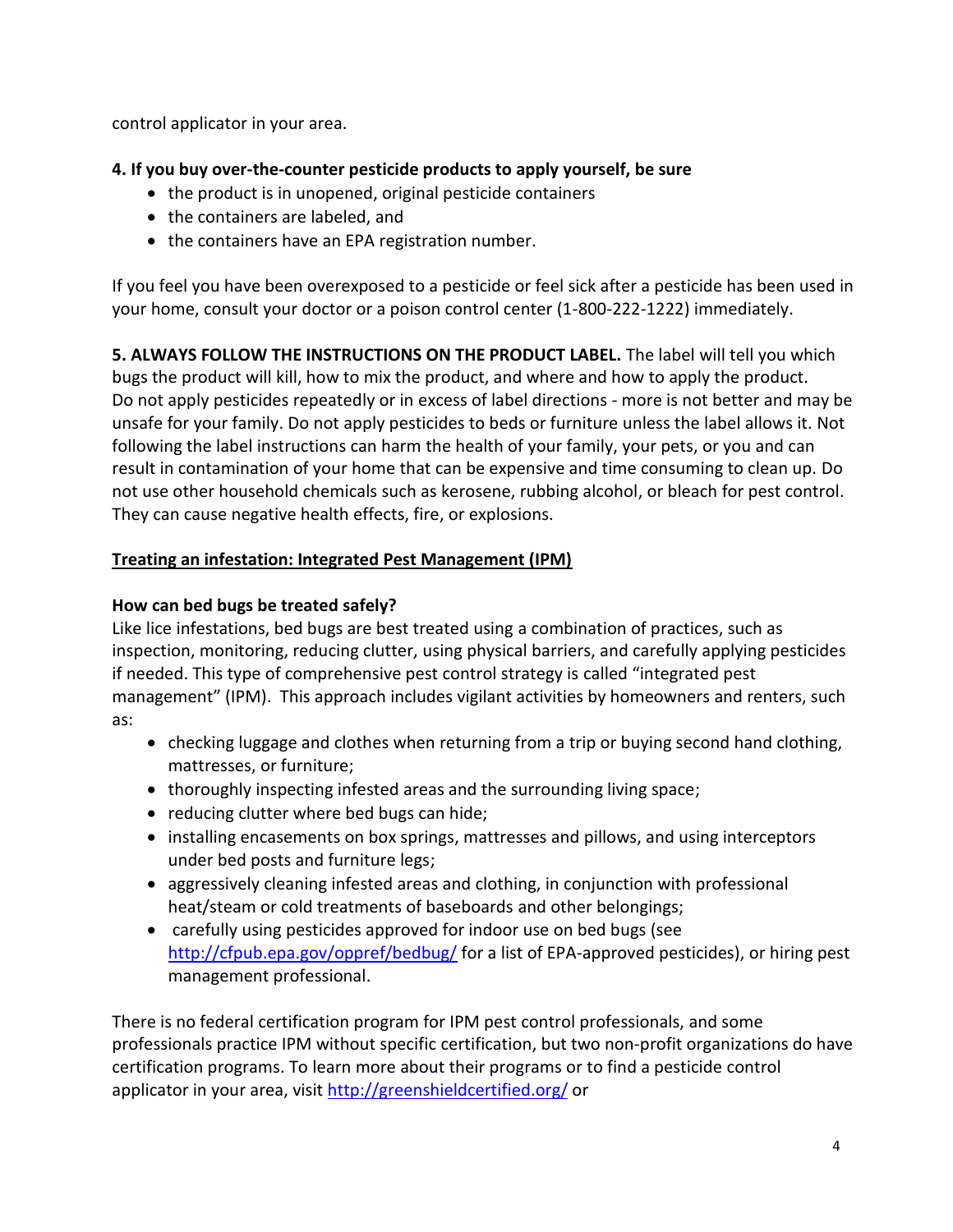[http://www.certifiedgreenpro.org/.](http://www.certifiedgreenpro.org/) This information is being provided solely to assist you and is not an endorsement or recommendation by CDC of any pest control individual or company.

**DO NOT USE BLEACH in areas where you have treated your home with a pesticide. Bleach can convert some pesticides to more toxic forms that could result in harmful exposures to your family**. See the following links and for more information on how to effectively treat bed bug infestations:

- Environmental Protection Agency:<http://www.epa.gov/bedbugs>
- National Pesticide Information Center:<http://www.npic.orst.edu/pest/bedbug.html>

# **Important phone numbers and Web sites**

### **If you believe you or a family member has become ill from a pesticide exposure:**

Call your local poison control center: 1-800-222-1222, your local hospital emergency room, or the National Pesticide Information Center at 1-800-858-7378. You can also call the Centers for Disease Control and Prevention Information Line at 1-800-CDC-INFO for information about pesticides.

#### **If you believe your pet has become ill from a pesticide exposure:**

Contact your local veterinarian or call the National Animal Poison Control Center at 1-888- 426-4435.

#### **To report a possible pesticide misuse:**

Contact your state pesticide regulatory agency. You can state specific contact information at: [http://www.npic.orst.edu/reg/state\\_agencies.html](http://www.npic.orst.edu/reg/state_agencies.html) 

#### *To learn more about pesticides and bed bugs*

ATSDR ToxFaqs [http://www.atsdr.cdc.gov/substances/index.asp](http://www.atsdr.cdc.gov/substances/toxsubstance.asp?toxid=92)

CDC Parasites Web site <http://www.cdc.gov/parasites/bedbugs/>

Environmental Protection Agency Web sites <http://www.epa.gov/bedbugs> <http://www.epa.gov/pesticides>

National Pesticide Information Center [http://www.npic.orst.edu](http://www.npic.orst.edu/)